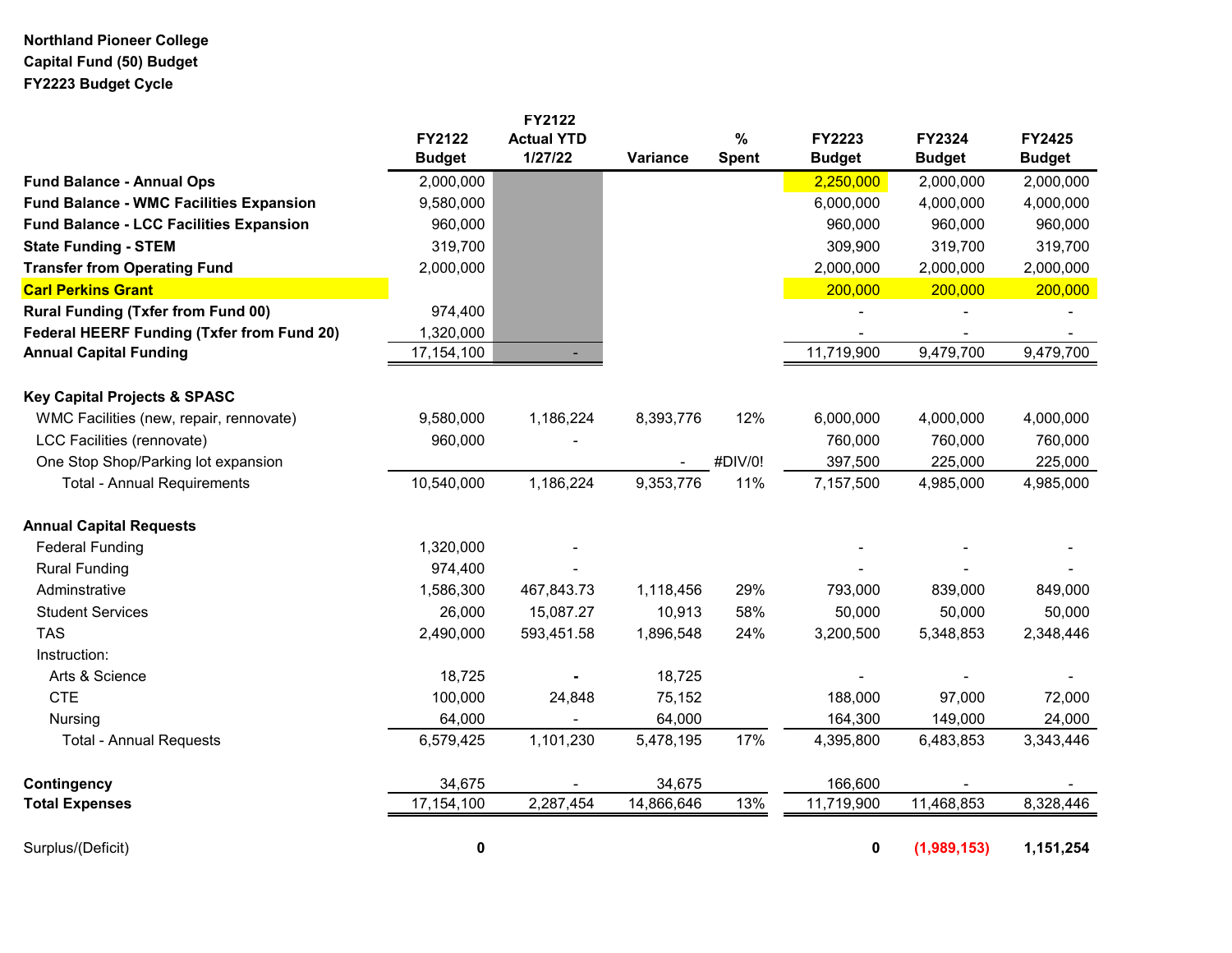## **Northland Pioneer College Capital Budget FY2223-2425**

| Sorted by Divison               |                                    |                                |                                 |                |                                                                                    |                                                                                                                                 |                      |  |  |
|---------------------------------|------------------------------------|--------------------------------|---------------------------------|----------------|------------------------------------------------------------------------------------|---------------------------------------------------------------------------------------------------------------------------------|----------------------|--|--|
| Div                             | Dept                               | FY2223 Budget<br>Request<br>\$ | FY2324 Budget<br>Request<br>\$. | Request<br>\$. | <b>FY2425 Budget Description of Capital Item(s) Requested</b>                      | <b>Justification for Request</b>                                                                                                | Postponed<br>$?$ Y/N |  |  |
|                                 |                                    |                                |                                 |                |                                                                                    |                                                                                                                                 |                      |  |  |
|                                 |                                    |                                |                                 |                |                                                                                    |                                                                                                                                 |                      |  |  |
| <b>Federal Funding</b>          |                                    | $\overline{\phantom{0}}$       |                                 |                |                                                                                    |                                                                                                                                 |                      |  |  |
|                                 |                                    |                                |                                 |                |                                                                                    |                                                                                                                                 |                      |  |  |
| <b>Rural Funding</b>            |                                    |                                | $\blacksquare$                  | $\sim$         |                                                                                    |                                                                                                                                 |                      |  |  |
|                                 | Admin Services General Institution | 166,600                        |                                 |                |                                                                                    |                                                                                                                                 |                      |  |  |
| <b>CONTINGENCY</b>              |                                    | 166,600                        | $\blacksquare$                  | $\overline{a}$ |                                                                                    |                                                                                                                                 |                      |  |  |
| Admin Services Capital Projects |                                    | 172,500                        |                                 |                | One Stop Shop                                                                      | Proposed future expansion.                                                                                                      | N                    |  |  |
|                                 | Admin Services Capital Projects    | 6,000,000                      | 4,000,000                       |                | 4,000,000 Facilities - new, repair, rennovate                                      | <b>Construction started WMC</b>                                                                                                 | ${\sf N}$            |  |  |
|                                 | Admin Services Capital Projects    | 760,000                        | 760,000                         |                | Cosmetology remodel/relocation and<br>760,000 Winslow Head Start                   | Proposed future expansion.                                                                                                      | N                    |  |  |
| Admin Services Capital Projects |                                    | 225,000                        | 225,000                         |                | 225,000 Parking lot expansion                                                      | Proposed future expansion.                                                                                                      | N                    |  |  |
| <b>KEY FACILITIES PROJ</b>      |                                    | 7,157,500                      | 4,985,000                       | 4,985,000      |                                                                                    |                                                                                                                                 |                      |  |  |
| <b>ADM SERV</b>                 | <b>MAINT</b>                       | 45,000                         | 60,000                          |                | 60,000 Professional consulting services                                            | Architect and engineers                                                                                                         | N                    |  |  |
|                                 |                                    |                                |                                 |                | Reduced \$15K from original request                                                |                                                                                                                                 |                      |  |  |
| <b>ADM SERV</b>                 | <b>MAINT</b>                       | 40,000                         | 40,000                          |                | 40,000 Furniture Requests                                                          | Annual furniture requests from departments                                                                                      | N                    |  |  |
| <b>ADM SERV</b>                 | MAINT                              | 187,500                        | 270,000                         |                | 280,000 Annual maintenance of facilities<br>Reduced \$140.5K from original request | Maintain buildings, address safety needs, renovate to meet current<br>needs, utilities savings, maintain aesthetics of campuses | N                    |  |  |
| <b>ADM SERV</b>                 | <b>MAINT</b>                       | 117,000                        | 225,500                         |                | 225,500 Facility Projects (Projects >\$5k)                                         | Renovate to meet current needs, utilities savings, maintain<br>aesthetics of campuses                                           | Y/N                  |  |  |
|                                 |                                    |                                |                                 |                | Reduced \$197K from original request                                               |                                                                                                                                 |                      |  |  |
| <b>ADM SERV</b>                 | <b>AUTO</b>                        | 5,000                          | 5,000                           |                | 5,000 Mechanic tool replacement                                                    | Replace tools                                                                                                                   | N                    |  |  |
| <b>ADM SERV</b>                 | <b>AUTO</b>                        | 30,000                         | 20,000                          |                | 20,000 Engines and paint for vehicles                                              | extend life of fleet                                                                                                            | N                    |  |  |
| <b>ADM SERV</b>                 | <b>AUTO</b>                        | 60,000                         | 60,000                          |                | 60,000 1 Maintenance trucks - utility bed                                          | replace worn out vehicles                                                                                                       | N                    |  |  |
| <b>ADM SERV</b>                 | <b>MAINT</b>                       |                                | 25,000                          |                | 25,000 Maintenance utility vehicle<br>Reduced \$25K from original request          | replace worn out vehicles                                                                                                       | N                    |  |  |
| <b>ADM SERV</b>                 | <b>MAINT</b>                       | 8,500                          | 8,500                           |                | 8,500 Bed for truck                                                                | replace bed                                                                                                                     | N                    |  |  |
| <b>ADM SERV</b>                 | <b>MAINT</b>                       | 7,000                          | 7,000                           |                | 7,000 Sewer camera                                                                 | Sewer maintenance                                                                                                               | ${\sf N}$            |  |  |
| <b>ADM SERV</b>                 | MAINT                              |                                | 10,000                          |                | 10,000 Storate container for Whiteriver                                            | storage needs                                                                                                                   | N                    |  |  |
|                                 |                                    |                                |                                 |                | Reduced \$10K from original request                                                |                                                                                                                                 |                      |  |  |
| <b>ADM SERV</b>                 | <b>MAINT</b>                       | 9.500                          | 9.500                           |                | 9.500 Parts washer                                                                 |                                                                                                                                 | N                    |  |  |
| <b>ADM SERV</b>                 | <b>AUTO</b>                        | 8,500                          | 8,500                           |                | 8,500 Tire changing machine                                                        | replace machine                                                                                                                 | N                    |  |  |
| <b>ADM SERV</b>                 | <b>AUTO</b>                        | $\blacksquare$                 | 40,000                          |                | 40,000 Cab and chassis                                                             | Repair of older vehicle                                                                                                         | N                    |  |  |
| <b>ADM SERV</b>                 | <b>MAINT/TAS</b>                   | 25,000                         | 50,000                          |                | Reduced \$40K from original budget<br>50,000 IS Technology/Facility Changes        | Changes required for technology                                                                                                 | N                    |  |  |
|                                 |                                    |                                |                                 |                | Reduced \$72.5 K from original request                                             |                                                                                                                                 |                      |  |  |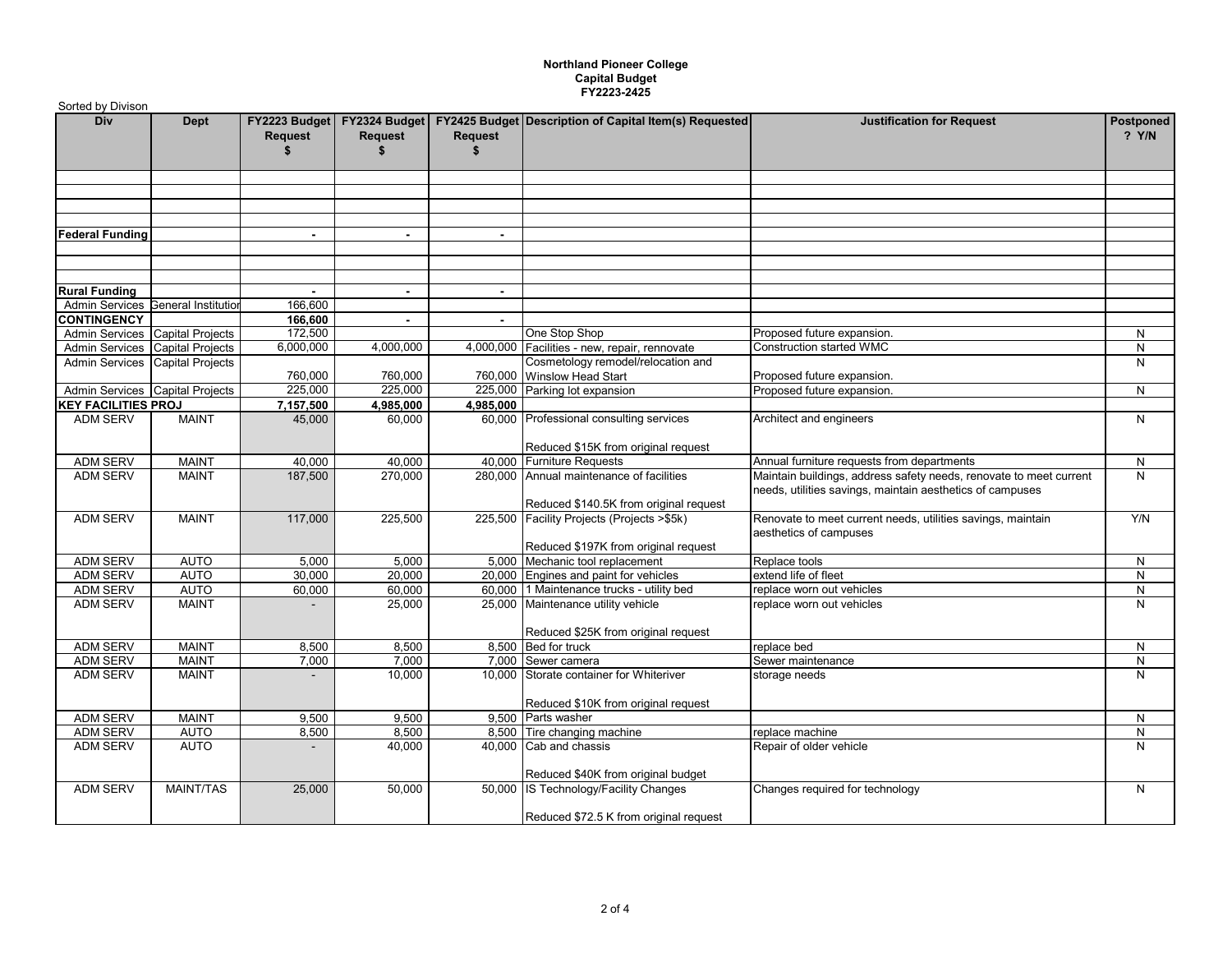## **Northland Pioneer College Capital Budget FY2223-2425**

| Sorted by Divison                    |              |               |                                                         |                      |                                                                                                                                                   |                                                                                                                                                                                                       |                      |
|--------------------------------------|--------------|---------------|---------------------------------------------------------|----------------------|---------------------------------------------------------------------------------------------------------------------------------------------------|-------------------------------------------------------------------------------------------------------------------------------------------------------------------------------------------------------|----------------------|
| Div                                  | <b>Dept</b>  | Request<br>\$ | FY2223 Budget   FY2324 Budget  <br><b>Request</b><br>\$ | <b>Request</b><br>\$ | <b>FY2425 Budget Description of Capital Item(s) Requested</b>                                                                                     | <b>Justification for Request</b>                                                                                                                                                                      | Postponed<br>$?$ Y/N |
| <b>ADM SERV</b>                      | <b>MAINT</b> | 250,000       | $\mathbf{r}$                                            | $\blacksquare$       | Campus/Security cameras project                                                                                                                   | Safety and security                                                                                                                                                                                   | N                    |
|                                      |              |               |                                                         |                      | Plan is all equip to be paid with HERF<br>funds; Risk that not all equip will be<br>delivered b June 30th 2022 so left some<br>amount in for Fy23 |                                                                                                                                                                                                       |                      |
| <b>ADM SVC</b>                       |              | 793,000       | 839.000                                                 | 849.000              |                                                                                                                                                   |                                                                                                                                                                                                       |                      |
| Instructional Innov Library Serivces |              | 50,000        | 50,000                                                  |                      | 50,000 capital books                                                                                                                              | \$50,000 is the original budget amount                                                                                                                                                                | N                    |
| <b>STUD SERV</b>                     |              | 50.000        | 50,000                                                  |                      | 50,000 no budget request for Marketing                                                                                                            |                                                                                                                                                                                                       |                      |
| <b>TAS</b>                           | <b>TAS</b>   | 800,000       | 250,000                                                 |                      | 250,000 Cisco Solution classrooms                                                                                                                 | This line item will begin lifecycle to refresh 9 to 10 CTASco units per<br>year to combat obsolence.                                                                                                  | N                    |
| <b>TAS</b>                           | <b>TAS</b>   | 60,000        | 72,000                                                  |                      | 60,000 Replace old smartboards to smartpanels                                                                                                     | Begin lifecycle replacement of old smartboards non-distance<br>learning                                                                                                                               | N                    |
| <b>TAS</b>                           | <b>TAS</b>   | 200,000       | 200,000                                                 | 200.000              | Classroom Development/DRA                                                                                                                         | This line item TAS for future classroom technology request that are<br>unknow at thTAS time Could include DRA                                                                                         | $\overline{N}$       |
| <b>CTE</b>                           | TAS/CON      | 7,500         |                                                         |                      | CON-Smartpanels \$7,500                                                                                                                           |                                                                                                                                                                                                       | N                    |
| <b>TAS</b>                           | <b>TAS</b>   | 109,000       |                                                         |                      | RUS DLT Grant our 15% grant match                                                                                                                 |                                                                                                                                                                                                       | ${\sf N}$            |
| <b>TAS</b>                           | <b>TAS</b>   | 250,000       | 3,000,000                                               |                      | Jenzabar Replacement                                                                                                                              | Review, Evaluation, and implementation of replacement ERP system                                                                                                                                      | $\mathsf{N}$         |
|                                      |              |               |                                                         |                      | Reduced \$250K from original FY2223<br>request                                                                                                    |                                                                                                                                                                                                       |                      |
| <b>TAS</b>                           | <b>TAS</b>   | 350,000       | 420,000                                                 |                      | 500,000 Jenzabar maintenance Or maintenance for<br>new ERP                                                                                        | Yearly Maintenance Contract  Increase due to age of systems and<br>licensina                                                                                                                          | N                    |
| <b>TAS</b>                           | <b>TAS</b>   | 30,000        | 45,000                                                  |                      | 50,000 Jenzabar Consultants                                                                                                                       | Consultant training/update NPC Servers                                                                                                                                                                | ${\sf N}$            |
| <b>TAS</b>                           | TAS/Bus      | 20,000        | 25,000                                                  |                      | 30,000 Jenzabar Training hours (remote) Or new<br>ERP system                                                                                      | Support Business Office Jenzabar Users                                                                                                                                                                | N                    |
| <b>TAS</b>                           | <b>TAS</b>   | 240,000       | 280,000                                                 |                      | 300,000 CTASco Smartnet Renewal                                                                                                                   | Necessary Contratural Maintenance. Cost per device increase and<br>additional device for college. An additional 80,000 or so included per<br>year as the college absorbs the Talon Smartnet contract. | $\mathsf{N}$         |
| <b>TAS</b>                           | <b>TAS</b>   |               |                                                         |                      | Security ELA Renewal once every 5 yrs<br>Reduced \$300K from original FY2223<br>request                                                           | Coaverage for edge email, AMP, Unbrella, Netflow connector, and<br>firewalls                                                                                                                          | N                    |
| <b>TAS</b>                           | <b>TAS</b>   | 100.000       | 100.000                                                 |                      | 100,000 Server Replacements @ 5 years                                                                                                             | Update Aging Server/Blade Cycle                                                                                                                                                                       | ${\sf N}$            |
| <b>TAS</b>                           | <b>TAS</b>   | 400,000       | 200,000                                                 |                      | 200,000 Replace old routers, switches and AP's @ 6<br>vears                                                                                       | Update Aging Routers, Switches, and Aps                                                                                                                                                               | $\overline{N}$       |
| <b>TAS</b>                           | <b>TAS</b>   | 100,000       | 150,000                                                 |                      | 100,000 UPS (batteries for servers) lifecycle<br>Replacements @ 5 years                                                                           | Replace aging UPS systems - adding more and replacing more -<br>failure rates from dirty power                                                                                                        | $\mathsf{N}$         |
|                                      |              |               |                                                         |                      | Reduced \$50K from original FY2223<br>request                                                                                                     |                                                                                                                                                                                                       |                      |
| <b>TAS</b>                           | <b>TAS</b>   | 50,000        | 50,000                                                  |                      | 50,000 Secondary terciary storage/Purchase Cloud<br>Storage                                                                                       | Necessary Server Backup Solution, will be needed at both data<br>centers                                                                                                                              | $\mathsf{N}$         |
| <b>TAS</b>                           | <b>TAS</b>   | 60,000        | 60.000                                                  |                      | 60,000 Vbrick storage                                                                                                                             | Storage of video classroom recordings.                                                                                                                                                                | ${\sf N}$            |
| <b>TAS</b>                           | <b>TAS</b>   | 210,000       | 210,000                                                 |                      | 210,000 Computers - Classroom Desktop @ 514<br>total split over 3 years is 172 each year.                                                         | Replace aging computers                                                                                                                                                                               | N                    |
| <b>TAS</b>                           | <b>TAS</b>   | 30,000        | 25,000                                                  |                      | 25,000 Printers @ 3 years                                                                                                                         | Replace aging printers                                                                                                                                                                                | N                    |
| <b>TAS</b>                           | <b>TAS</b>   | 30,000        | 30,000                                                  |                      | 15,000 Monitors @ 4 years                                                                                                                         | Replace aging monitors                                                                                                                                                                                | N                    |
| <b>TAS</b>                           | <b>TAS</b>   | 40.000        | 40.000                                                  |                      | 40,000 Computers - Laptops and Mobile tech                                                                                                        | Replace some laptops with Surface Pros, Mobile Tech                                                                                                                                                   | N                    |